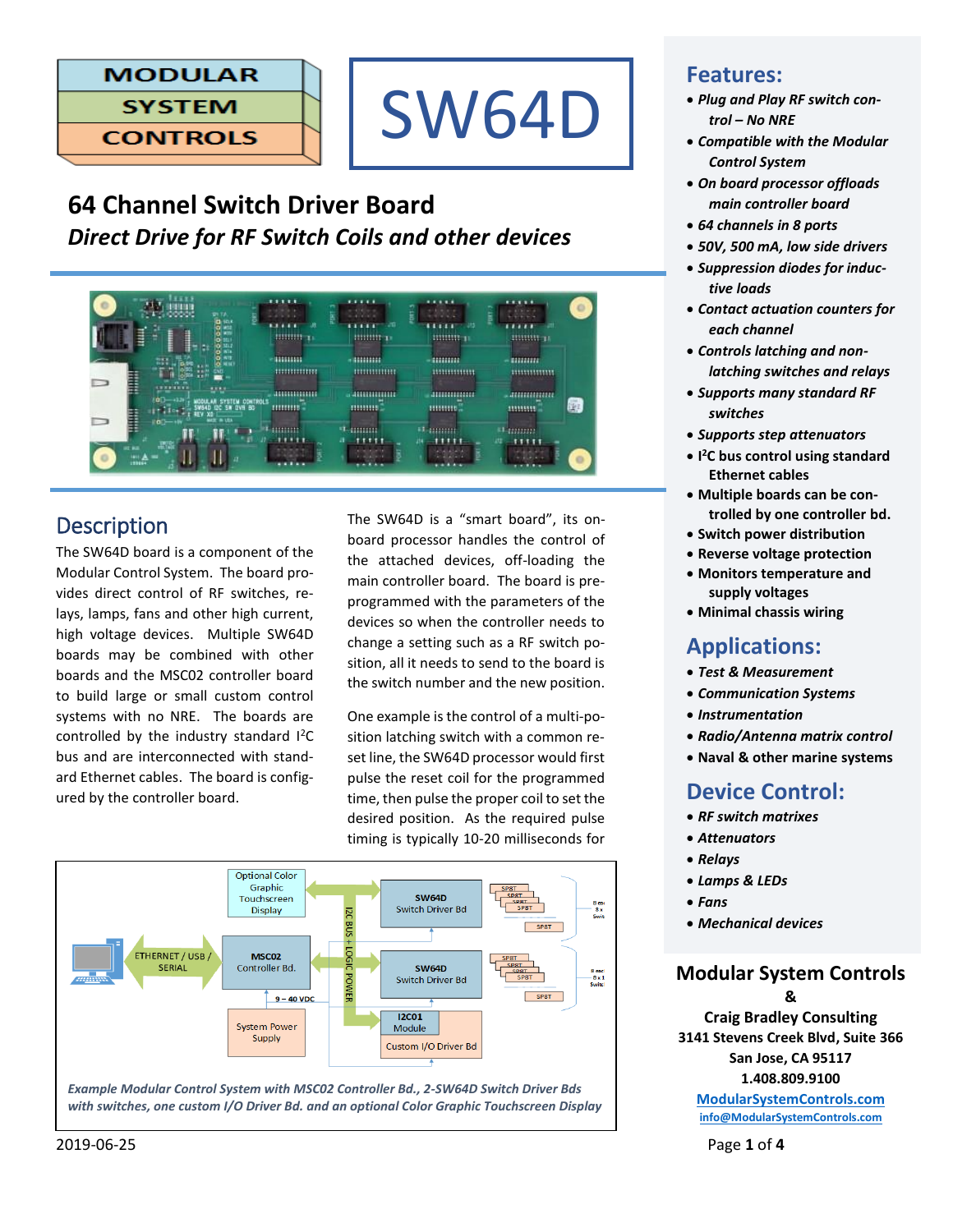each coil, once the command is sent to the SW64D, the controller board is free to continue to the next switch or device without having to wait for the pulse timing to complete. If a path in a matrix switch is being set, this will allow the action to be processed in parallel. The SW64D board can also process multiple switch commands in parallel as the command structure allows the controller board to send a list of switch position commands.

# System Architecture

The Modular Control System consists of a MSC02 Modular System Controller Board and as many driver boards as needed. The system control is via l<sup>2</sup>C serial buses using standard Ethernet cables. All boards have two parallel I<sup>2</sup>C connectors so they can be "daisy chained" on the bus. Other types of boards can also be included in the system as well as a front panel color touch screen.

System configuration, switch types and other device parameters are pre-programmed in the MSC02 controller board's EEPROM using simple SCPI commands and can be loaded using batch files.

# SW64 Configuration

The SW64D boards are configured by the MSC02 controller board over the I2C bus when the system is assembled. The SW64D stores its configuration in its own EEPROM so it is ready at power on.

SW64D boards can be configured to control up to 64 switches or relays with a separate command for each one. Each I/O port can be configured to control switches with up to 8 positions or multiple switches or relays in any mix up to 8 control lines. For example, a port could control two 4-position switches, two 3 position switches with two SPDT switches or one 8-position switch. Switches larger than 8-postions can be controlled using multiple ports.

The SW64D can also be configured to control step attenuators. The attenuation value for each control line is programmed and the attenuator can be set by just specifying the total attenuation value. This also allows the attenuator to be calibrated to match actual values if desired.

The control ports can also be set as 8-bit values in decimal or hexadecimal to control lamps or other devices.



#### **MSC02 & SW64D Modular Control System**

This is a minimal off-the-shelf solution which can be expanded by adding additional SW64D or other boards. Shown is a MSC02 Controller Board connected to a SW64D Switch Driver board and Ethernet with one 6-pole RF switch.

#### **SW64D Switch Driver Board – Data Sheet**

The SW64D has service request capability and can notify the controller of specific events such as operation complete to validate that all commands have been executed or in case of a system error such as a power supply voltage out of range or an over temperature event.

The board temperature and supply voltages are monitored and reported to the controller on command.

The SW64D contains counters which can be enabled to count the number cycles for each switch pole or relay to provide a warning when the device reaches a predetermined number of cycles. In a production test environment, this will allow the devices to be replaced when their maximum cycles specification is reached.

# Supported Devices

The standard SW64D firmware supports the following devices with low side coil drive requirements, please consult the factory if additional device support is needed.

#### RF Switches

- 1 to 8 poles non-latching
- 1 to 8 poles latching
- 1 to 7 poles latching w/reset

### Step Attenuators

- 1 to 8 sections non-latching
- 1 to 4 sections latching (2 lines per section)

#### Relays

- Non-latching (1 coil)
- Latching (2 coils)

### Other Devices

- Single line on/off
- Multiple lines, decimal or binary encoding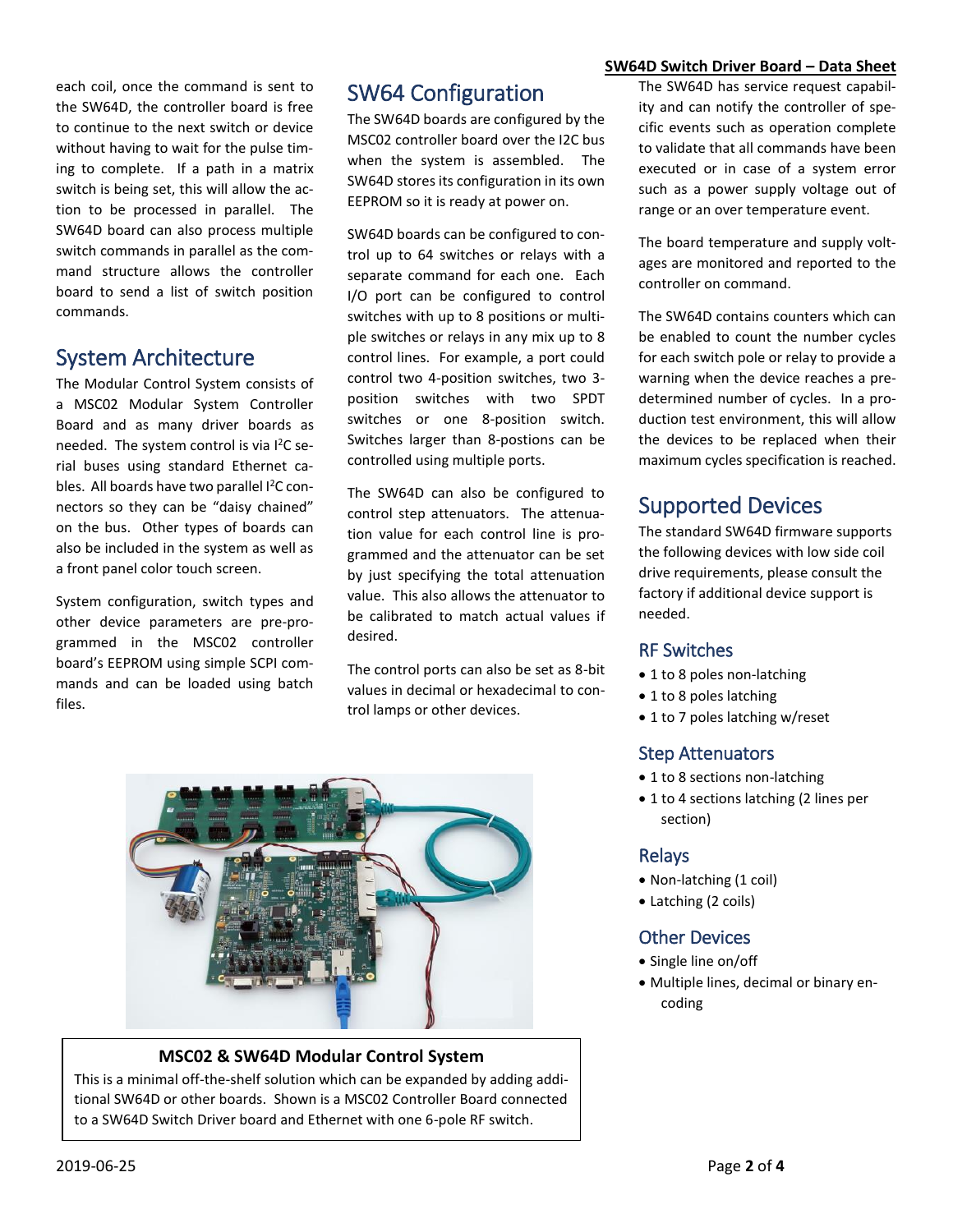# SW64D Driver Board Specifications

### I/O Ports

#### Ports

Number of ports 8

#### Port signals

| Drivers          | 8 |
|------------------|---|
| Load Voltage Out | 1 |
| Ground           |   |

#### Driver Rating

| Voltage                | 50V DC max |
|------------------------|------------|
| Current                | 500 mA max |
| Suppression Diodes Yes |            |

### Connector Type

Industry standard polarized shrouded header with male pins compatible with standard ribbon cable connectors or crimp pin cable connectors.

| Pins         | 10    |
|--------------|-------|
| Rows         | 2     |
| Pins spacing | 0.1'' |
| Row spacing  | 0.1'' |

| <b>I/O CONNECTIONS</b> |                     |
|------------------------|---------------------|
| J7 - J14               |                     |
| PIN                    | <b>FUNCTION</b>     |
| 1                      | Driver 1            |
| $\overline{2}$         | Driver 2            |
| 3                      | Driver 3            |
| 4                      | Driver 4            |
| 5                      | Driver 5            |
| 6                      | Driver 6            |
| 7                      | Driver <sub>7</sub> |
| 8                      | Driver 8            |
| 9                      | Ground              |
| 10                     | Switch Voltage      |

### **Measurements**

Board temperature -10 to 60 C Supply voltages: Switch Voltage,

5V, 3.3V

## I <sup>2</sup>C Interface

The I<sup>2</sup>C bus signals are fully buffered at a 5V level and include a service request line.

> Twisted pair Twisted pair Twisted pair 2-wires

### Connector type

RJ45 (2) shielded, wired in parallel to allow daisy chaining the bus

#### I <sup>2</sup>C Signals

| SCL       |  |
|-----------|--|
| SDA       |  |
| INT (SRQ) |  |
| +5V DC    |  |
|           |  |

### I <sup>2</sup>C Modes

| $12C$ mode         | Slave             |
|--------------------|-------------------|
| Address Mode       | 7-bit             |
| Addresses          | 112 (programable) |
| Default address 64 |                   |

## Power Requirements

#### Logic Power

5V @ < 5 mA Supplied by the MSC02 Controller Bd.

#### Switch Voltage

+6 to +40 VDC Switch Supply

| <b>POWER CONNECTIONS</b><br>J2 & J3 |                 |
|-------------------------------------|-----------------|
| PIN                                 | <b>FUNCTION</b> |
| 1                                   | Switch Voltage  |
|                                     | Ground          |

# Configuration and Control

Configuration and Control is via the MSC02 Controller Bd. using standard SCPI commands. Once configured, the setup is stored in the SW64D's micro controller's EEPROM.

#### *Configuration:*

- Switch & relay settings
- I/O port setup
- Attenuator step settings

### *Control Commands:*

- Switch/Relay control
- Attenuator control
- I/O port control

### Physical

#### Size, L x W x H

8.3 x 3.0 x 0.64 inches

#### Temperature

Operation -10C to +50C Storage -40C to +85C Humidity 0-90% RH non-condensing

#### **Connectors**

| $1^2C$         | $(2)$ RJ45           |
|----------------|----------------------|
| Power Inputs   | (2) Molex 0015912025 |
| I/O connectors | (8) CNC Tech         |
|                | 3020-10-0300-00      |
| Programming    | $(1)$ RJ14           |

#### LED Indicators

PWR, ERR, RDY, SRQ, ADDR

#### **Certifications**

Our assembly facility is ISO 9001 and ISO 13485 certified.

All boards are RoHS certified.